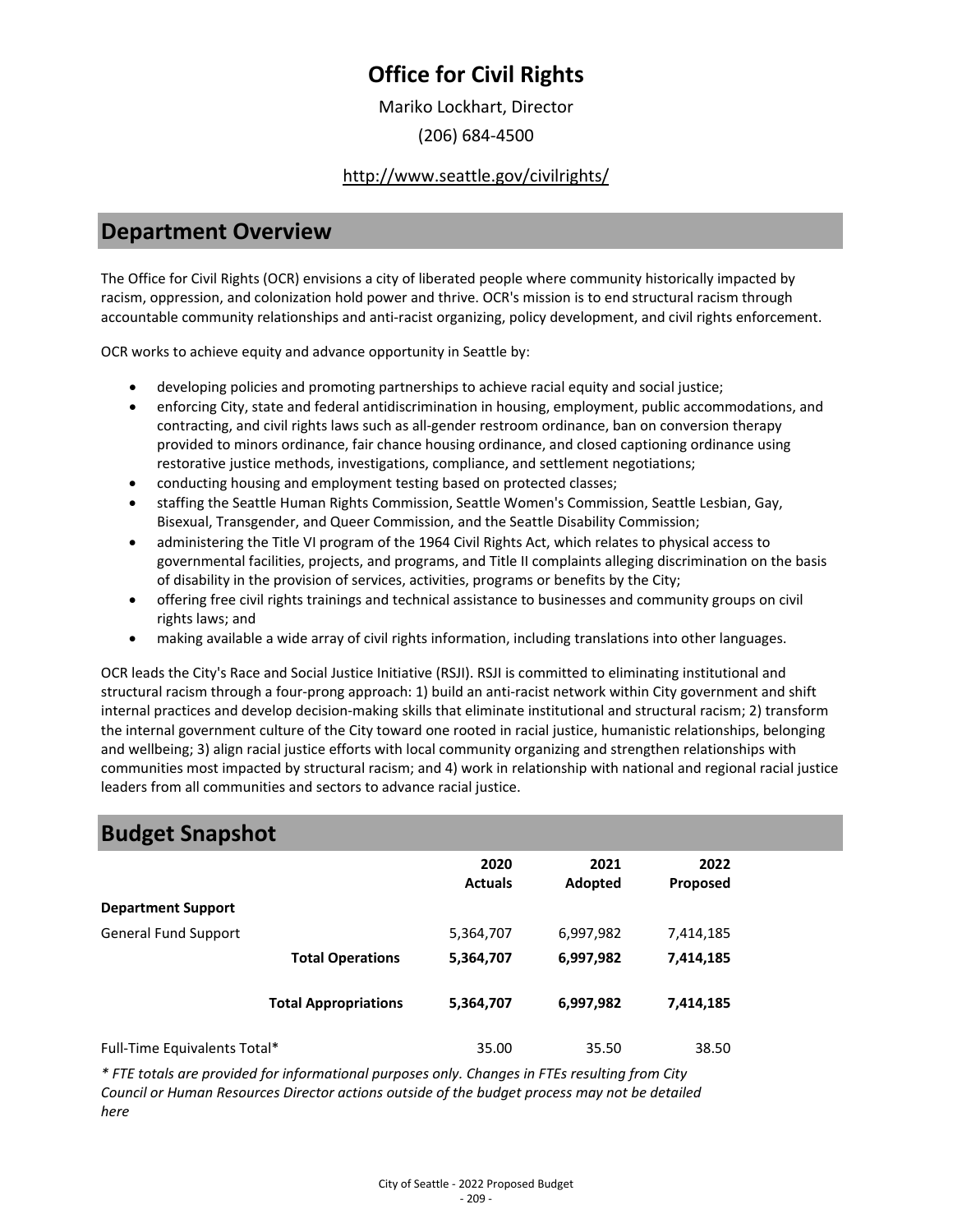### **Budget Overview**

The 2022 Proposed Budget restores funding for a Deputy Director position, reflects positions added to OCR in 2021 for the Participatory Budgeting Process, and provides stable funding to support the Seattle Disability Commission. Other changes to the budget include technical adjustments for increases in lease costs, language premium pay, increases in personnel costs and other central rate adjustments.

### **Incremental Budget Changes**

### **Office for Civil Rights**

|                                                | <b>Dollars</b> | <b>FTE</b> |
|------------------------------------------------|----------------|------------|
| 2021 Adopted Budget                            | 6,997,982      | 35.50      |
| <b>Baseline</b>                                |                |            |
| Baseline Adjustments for Personnel Costs       | 84,141         |            |
| Restore Leadership Funding                     | 168,000        |            |
| <b>Proposed Operating</b>                      |                |            |
| Increase Seattle Disability Commission Support | 66,000         |            |
| <b>Proposed Technical</b>                      |                |            |
| Central Building Lease Cost Increase           | 29,566         |            |
| Citywide Adjustments for Standard Cost Changes | 66,096         |            |
| Language Premium Staff Stipend                 | 2,400          |            |
| <b>Participatory Budgeting Positions</b>       |                | 3.00       |
| <b>Total Incremental Changes</b>               | \$416,203      | 3.00       |
| <b>Total 2022 Proposed Budget</b>              | \$7,414,185    | 38.50      |

### **Description of Incremental Budget Changes**

|                                                 | <b>Baseline</b> |
|-------------------------------------------------|-----------------|
| <b>Baseline Adjustments for Personnel Costs</b> |                 |
| Expenditures                                    | \$84.141        |

This centrally administered change adjusts appropriations to restore the annual wage increase for non-represented Executives, Managers and Strategic Advisors, which was forgone in 2021 due to financial constraints.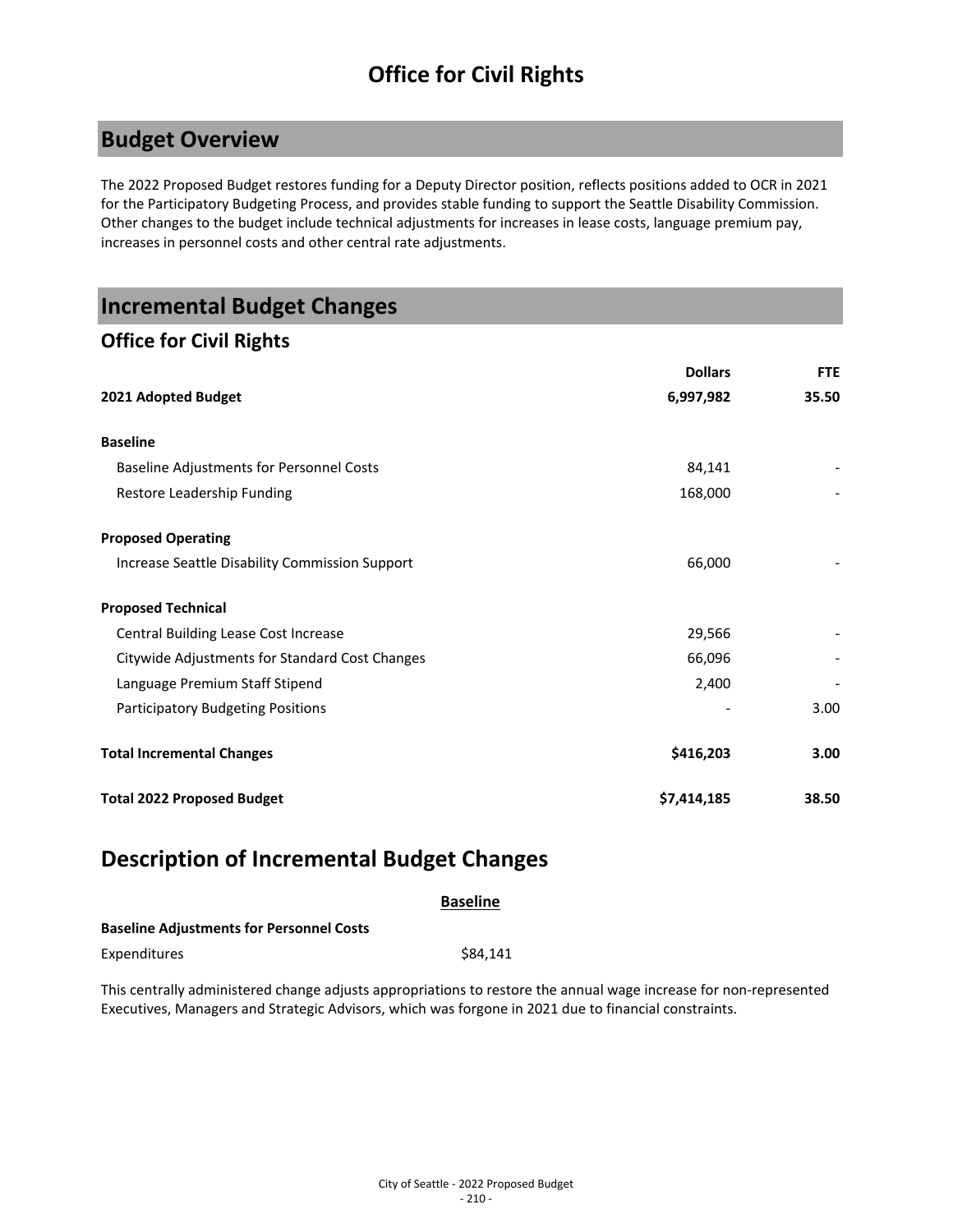#### **Restore Leadership Funding**

Expenditures \$168,000

This is a technical baseline adjustment to restore funding for the Deputy Director Position. The 2021 Adopted Budget included one-time savings for holding the position vacant in 2021.

#### **Proposed Operating**

#### **Increase Seattle Disability Commission Support**

Expenditures \$66,000

This item funds interpretation services and consultant support for the Seattle Disability Commission (SDC). This is an ongoing need and OCR has historically funded this work with one-time underspend in their budget. This item creates stable funding for consultant services and interpretation services tailored to managing the diverse and unique challenges and access needs related to a commission with a majority membership of individuals who self-identify as living with a disability for the Seattle Disability Commission (SDC).

|                                             | <b>Proposed Technical</b> |
|---------------------------------------------|---------------------------|
| <b>Central Building Lease Cost Increase</b> |                           |
| Expenditures                                | \$29.566                  |

This is a technical change to reflect the increase in external lease costs at the Central Building.

#### **Citywide Adjustments for Standard Cost Changes**

Expenditures \$66,096

Citywide technical adjustments made in the baseline phase reflect changes to internal services costs, including rates from the Department of Finance & Administrative Services, Seattle Information Technology Department, Seattle Department of Human Resources, and for healthcare, retirement and industrial insurance charges for the department. These adjustments reflect initial assumptions about these costs and inflators early in the budget process.

#### **Language Premium Staff Stipend**

Expenditures  $\frac{1}{2}$ 

This item increases ongoing appropriation authority for language services stipends. Per the Coalition of City Unions collective bargaining agreement, City employees who are multilingual and provide language services, such as interpretation and translation, to communicate with clients and/or other employees in business-related situations are now eligible for a monthly language premium stipend. The amounts in the 2022 budget are estimates based on the eligible employees from 2021.

#### **Participatory Budgeting Positions**

Position Allocation 3.00

This is a technical adjustment to reflect three positions added in Ordinance 126360 to support the participatory budgeting process. No budget is required as the ordinance fully funded the positions in 2021 through 2023 and unspent funds from 2021 will automatically carryforward to 2022. The positions will sunset as of December 31, 2023. Additional information about the funding for Participatory Budgeting projects can be found in the Finance General section of the budget book.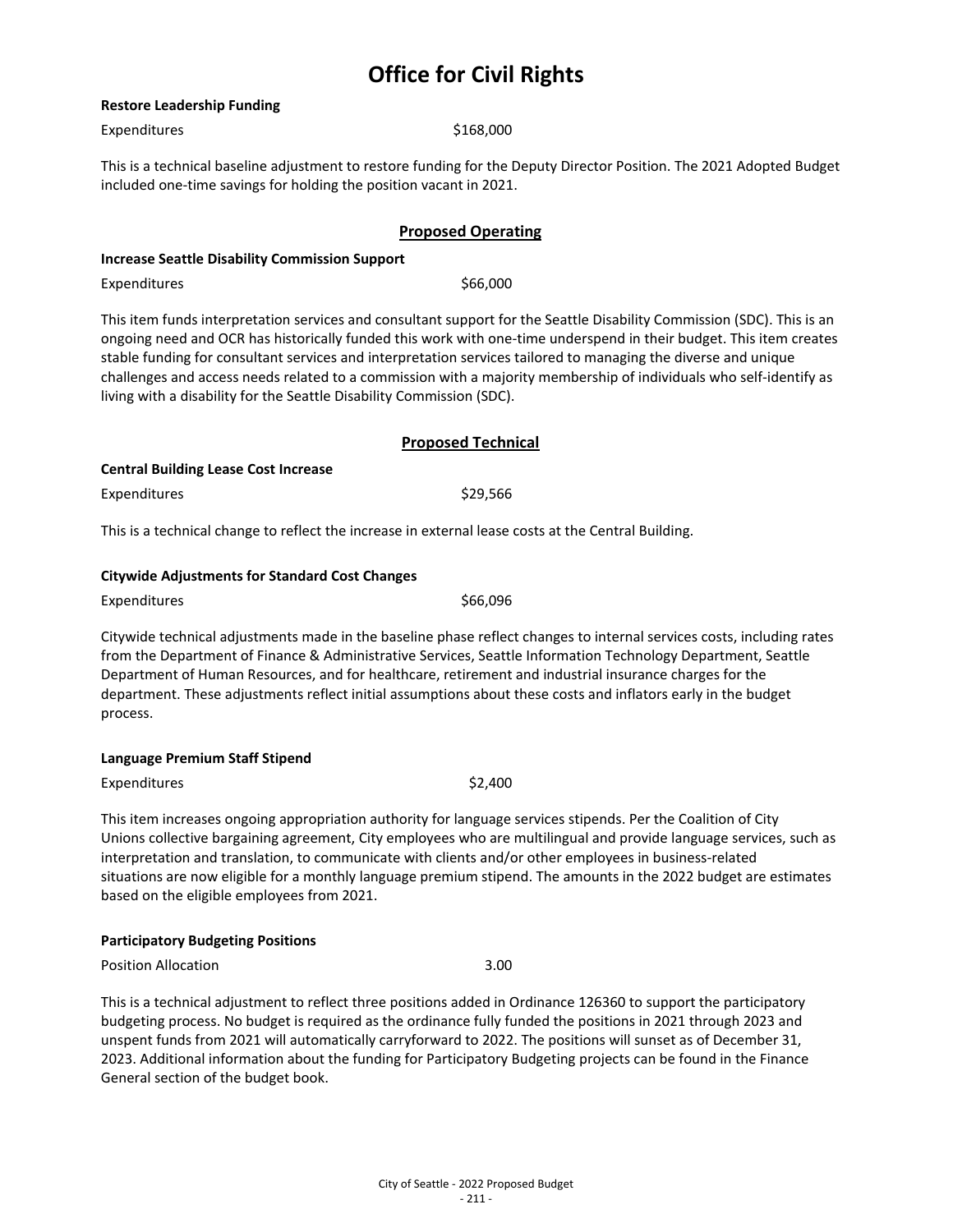# **Expenditure Overview**

| <b>Appropriations</b>                   | 2020<br><b>Actuals</b> | 2021<br>Adopted | 2022<br>Proposed |
|-----------------------------------------|------------------------|-----------------|------------------|
| OCR - BO-CR-X1R00 - Civil Rights        |                        |                 |                  |
| 00100 - General Fund                    | 5,364,707              | 6,997,982       | 7,414,185        |
| Total for BSL: BO-CR-X1R00              | 5,364,707              | 6,997,982       | 7,414,185        |
| <b>Department Total</b>                 | 5,364,707              | 6,997,982       | 7,414,185        |
| Department Full-Time Equivalents Total* | 35.00                  | 35.50           | 38.50            |

*\* FTE totals are provided for informational purposes only. Changes in FTEs resulting from City Council or Human Resources Director actions outside of the budget process may not be detailed here*

# **Budget Summary by Fund Office for Civil Rights**

|                              | 2020<br><b>Actuals</b> | 2021<br>Adopted | 2022<br>Proposed |
|------------------------------|------------------------|-----------------|------------------|
| 00100 - General Fund         | 5,364,707              | 6.997.982       | 7.414.185        |
| <b>Budget Totals for OCR</b> | 5,364,707              | 6,997,982       | 7,414,185        |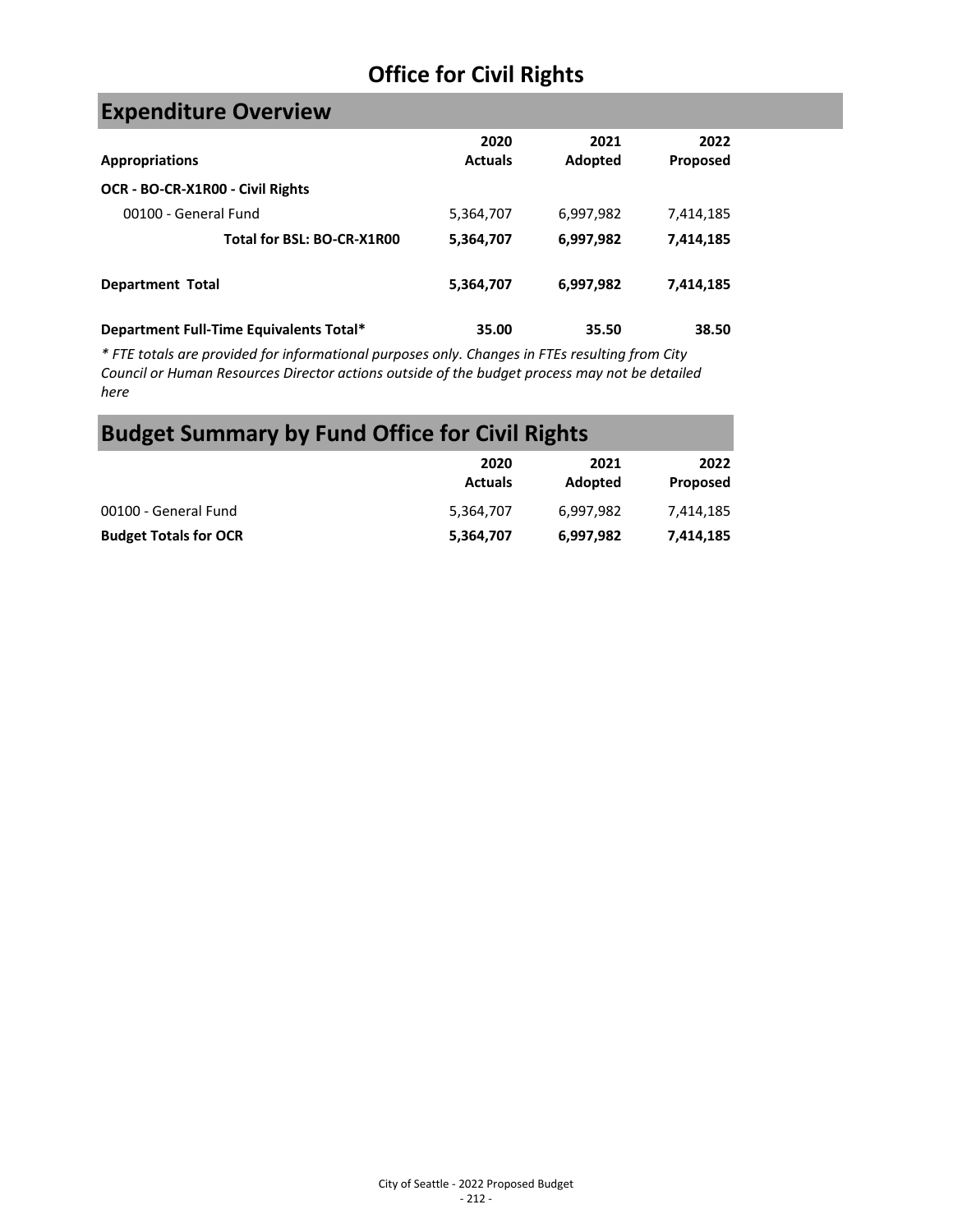## **Appropriations by Budget Summary Level and Program**

#### **OCR - BO-CR-X1R00 - Civil Rights**

The purpose of the Civil Rights Budget Summary Level is to encourage and promote equal access and opportunity, diverse participation, and social and economic equity in Seattle. OCR works to eliminate discrimination in employment, housing, public accommodations, contracting, and lending in Seattle through enforcement, and policy and outreach activities. In addition, OCR is responsible for directing the Race and Social Justice Initiative, which leads other City departments to design and implement programs that help eliminate institutionalized racism.

| <b>Program Expenditures</b>   | 2020<br><b>Actuals</b> | 2021<br>Adopted | 2022<br><b>Proposed</b> |
|-------------------------------|------------------------|-----------------|-------------------------|
| Civil Rights Enforcement      | 1,302,966              | 1,782,488       | 1,798,066               |
| Leadership and Administration | 2,483,894              | 1,575,524       | 1,863,034               |
| Policy                        | 1,003,660              | 2,355,549       | 2,446,063               |
| <b>RSJI</b>                   | 574,187                | 1,284,421       | 1,307,021               |
| <b>Total</b>                  | 5,364,707              | 6,997,982       | 7,414,185               |
| Full-time Equivalents Total*  | 35.00                  | 35.50           | 38.50                   |

*\*FTE totals are provided for informational purposes only. Changes in FTEs resulting from City Council or Human Resources Director actions outside of the budget process may not be detailed here*

*The following information summarizes the programs in Civil Rights Budget Summary Level:*

#### **Civil Rights Enforcement**

| Expenditures/FTE                   | 2020<br><b>Actuals</b> | 2021<br>Adopted | 2022<br>Proposed |
|------------------------------------|------------------------|-----------------|------------------|
| Civil Rights Enforcement           | 1,302,966              | 1,782,488       | 1,798,066        |
| <b>Full Time Equivalents Total</b> | 14.00                  | 14.50           | 14.50            |

#### **Leadership and Administration**

| Expenditures/FTE                   | 2020<br><b>Actuals</b> | 2021<br>Adopted | 2022<br>Proposed |
|------------------------------------|------------------------|-----------------|------------------|
| Leadership and Administration      | 2,483,894              | 1.575.524       | 1,863,034        |
| <b>Full Time Equivalents Total</b> | 5.00                   | 5.00            | 5.00             |

**Policy**